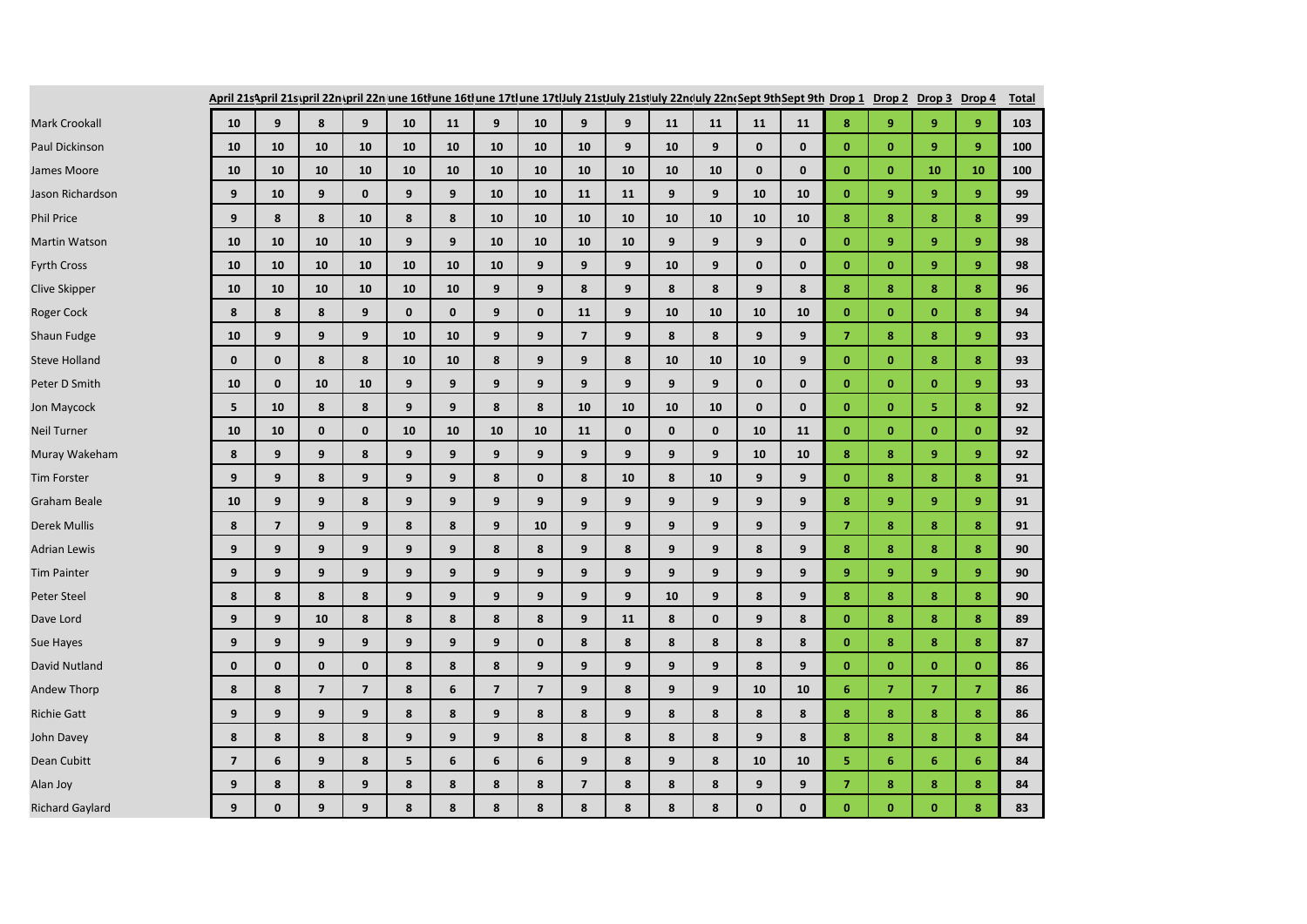| <b>Chris Cannell</b>  | 8                        | 8                       | 8                       | 8                        | 9                       | 9                       | 8                       | 8                       | 8                       | 8                       | $\mathbf 0$             | $\mathbf 0$             | 8                       | 8                       | $\mathbf{0}$   | $\mathbf{0}$   | 8              | 8              | 82 |
|-----------------------|--------------------------|-------------------------|-------------------------|--------------------------|-------------------------|-------------------------|-------------------------|-------------------------|-------------------------|-------------------------|-------------------------|-------------------------|-------------------------|-------------------------|----------------|----------------|----------------|----------------|----|
| <b>Richard Wood</b>   | $\overline{7}$           | $\overline{7}$          | $\overline{7}$          | $\overline{7}$           | 8                       | 8                       | 8                       | 8                       | 8                       | 8                       | 8                       | 8                       | 9                       | 8                       | $\overline{7}$ | $\overline{7}$ | $\overline{7}$ | $\overline{7}$ | 81 |
| David Bean            | $\overline{\phantom{a}}$ | 8                       | 8                       | 8                        | $\overline{\mathbf{z}}$ | $\overline{7}$          | 8                       | 8                       | 8                       | 8                       | 8                       | 8                       | 8                       | 8                       | $\overline{7}$ | $\overline{7}$ | $\overline{7}$ | 8              | 80 |
| Richard Hilyar        | 8                        | 8                       | 8                       | 8                        | 8                       | 8                       | 8                       | 8                       | 8                       | 8                       | 8                       | 8                       | 8                       | 8                       | 8              | 8              | 8              | 8              | 80 |
| <b>Mark Mortimer</b>  | 8                        | 8                       | 8                       | 8                        | 8                       | 8                       | 8                       | 8                       | $\mathbf{0}$            | $\mathbf{0}$            | $\mathbf{0}$            | $\mathbf{0}$            | 8                       | 8                       | $\mathbf{0}$   | $\mathbf{0}$   | $\mathbf{0}$   | $\mathbf{0}$   | 80 |
| Keith Diggle          | 8                        | 8                       | 8                       | 8                        | 8                       | 8                       | 8                       | 8                       | $\mathbf{0}$            | $\mathbf{0}$            | $\mathbf{0}$            | $\mathbf{0}$            | 8                       | 8                       | $\mathbf{0}$   | $\mathbf{0}$   | $\mathbf{0}$   | $\mathbf{0}$   | 80 |
| Paul Crute            | 8                        | 8                       | 8                       | 8                        | 8                       | 8                       | 8                       | 8                       | 8                       | 8                       | 8                       | 8                       | 8                       | 8                       | 8              | 8              | 8              | 8              | 80 |
| Paul Slade            | $\overline{7}$           | $\overline{7}$          | 6                       | 6                        | $\mathbf{0}$            | $\mathbf{0}$            | 8                       | 8                       | 8                       | 8                       | 8                       | 8                       | 8                       | 8                       | $\mathbf{0}$   | $\mathbf{0}$   | 6              | 6              | 78 |
| Christopher Burch     | $\overline{7}$           | 8                       | $\mathbf{0}$            | $\mathbf{0}$             | 8                       | 8                       | $\overline{7}$          | 8                       | 8                       | 8                       | $\mathbf{0}$            | $\mathbf{0}$            | $\overline{7}$          | 8                       | $\mathbf{0}$   | $\mathbf{0}$   | $\mathbf{0}$   | $\mathbf{0}$   | 77 |
| <b>Chris Davies</b>   | 8                        | 8                       | 4                       | $\overline{\phantom{a}}$ | 8                       | 8                       | 9                       | $\overline{\mathbf{z}}$ | $\mathbf 0$             | 0                       | $\mathbf 0$             | $\mathbf 0$             | $\overline{\mathbf{z}}$ | 8                       | $\mathbf{0}$   | $\bf{0}$       | $\mathbf{0}$   | $\mathbf{0}$   | 74 |
| Sarah Fudge           | 9                        | $\overline{7}$          | 6                       | 5                        | $\overline{\mathbf{z}}$ | 8                       | 6                       | 6                       | 8                       | $\overline{7}$          | $\overline{7}$          | $\overline{\mathbf{z}}$ | $\mathbf 0$             | $\mathbf{0}$            | $\mathbf{0}$   | $\mathbf{0}$   | 5              | 6              | 72 |
| James Fordham         | 6                        | $\overline{\mathbf{z}}$ | $\overline{7}$          | 8                        | 0                       | $\mathbf 0$             | $\mathbf 0$             | $\mathbf{0}$            | $\overline{\mathbf{z}}$ | $\overline{\mathbf{z}}$ | 8                       | 8                       | 6                       | 6                       | $\mathbf{0}$   | $\mathbf{0}$   | $\bf{0}$       | $\mathbf{0}$   | 70 |
| <b>Russell Davies</b> | 5                        | $\overline{7}$          | $\overline{\mathbf{z}}$ | 5                        | 6                       | $\overline{7}$          | $\overline{7}$          | 8                       | $\mathbf{0}$            | $\mathbf{0}$            | $\mathbf{0}$            | $\mathbf 0$             | 8                       | $\overline{7}$          | $\mathbf{0}$   | $\mathbf{0}$   | $\mathbf{0}$   | $\mathbf{0}$   | 67 |
| <b>Tony Mullis</b>    | $\overline{7}$           | 6                       | 5                       | 6                        | 6                       | $\overline{7}$          | 5                       | 5                       | $\mathbf{0}$            | $\mathbf{0}$            | $\mathbf{0}$            | $\mathbf{0}$            | 8                       | 8                       | $\mathbf{0}$   | $\mathbf{0}$   | $\mathbf{0}$   | $\mathbf{0}$   | 63 |
| Steve Loadsman        | 6                        | $\overline{\mathbf{z}}$ | $\overline{7}$          | $\overline{\mathbf{z}}$  | $\mathbf{0}$            | $\mathbf{0}$            | 0                       | $\mathbf{0}$            | 6                       | $\mathbf{0}$            | $\overline{\mathbf{z}}$ | $\overline{\mathbf{z}}$ | 8                       | 8                       | $\mathbf{0}$   | $\mathbf{0}$   | $\mathbf{0}$   | $\mathbf{0}$   | 63 |
| Paul Wheatley         | 5                        | 6                       | 6                       | $\overline{\mathbf{z}}$  | 6                       | 6                       | 5                       | 5                       | 6                       | 6                       | $\overline{7}$          | $\overline{7}$          | 4                       | $\overline{\mathbf{4}}$ | $\overline{a}$ | 5              | 5              | 5.             | 61 |
| <b>Tony Record</b>    | 6                        | 5                       | 5                       | $\overline{4}$           | 4                       | 5                       | $\overline{4}$          | 5                       | 6                       | $\overline{7}$          | $\overline{7}$          | $\overline{7}$          | 6                       | 6                       | $\overline{4}$ | 4              | $\overline{4}$ | 5.             | 60 |
| Jeremy Smihson        | $\overline{7}$           | $\overline{7}$          | $\overline{\mathbf{z}}$ | $\overline{\mathbf{z}}$  | $\overline{7}$          | $\overline{7}$          | 8                       | 8                       | $\mathbf 0$             | $\mathbf 0$             | $\mathbf 0$             | $\mathbf 0$             | $\mathbf 0$             | $\mathbf 0$             | $\mathbf{0}$   | $\mathbf{0}$   | $\mathbf{0}$   | $\mathbf{0}$   | 58 |
| Jim White             | 9                        | 9                       | 10                      | 10                       | 9                       | 9                       | $\mathbf{0}$            | $\mathbf{0}$            | $\mathbf{0}$            | $\mathbf{0}$            | $\mathbf{0}$            | $\mathbf{0}$            | $\mathbf{0}$            | $\mathbf{0}$            | $\mathbf{0}$   | $\mathbf{0}$   | $\mathbf{0}$   | $\mathbf{0}$   | 56 |
| Mike Broome           | 8                        | 8                       | 8                       | 8                        | 8                       | 8                       | $\mathbf 0$             | $\mathbf{0}$            | $\mathbf 0$             | 0                       | $\mathbf 0$             | $\mathbf 0$             | $\mathbf{0}$            | $\mathbf 0$             | $\mathbf{0}$   | $\mathbf{0}$   | $\bf{0}$       | $\mathbf{0}$   | 48 |
| Robert Brodie         | 0                        | $\mathbf 0$             | 6                       | 6                        | $\overline{\mathbf{z}}$ | $\overline{\mathbf{4}}$ | 5                       | 9                       | $\overline{7}$          | $\mathbf{0}$            | $\mathbf{0}$            | $\mathbf 0$             | $\mathbf{0}$            | $\mathbf{0}$            | $\mathbf{0}$   | $\mathbf{0}$   | $\mathbf{0}$   | $\mathbf{0}$   | 44 |
| Alan Osborn           | $\mathbf{0}$             | $\mathbf{0}$            | $\overline{7}$          | 6                        | $\mathbf{0}$            | $\mathbf{0}$            | 8                       | $\overline{\mathbf{z}}$ | $\mathbf{0}$            | $\mathbf{0}$            | $\mathbf{0}$            | $\mathbf{0}$            | 8                       | 5                       | $\mathbf{0}$   | $\mathbf{0}$   | $\mathbf{0}$   | $\mathbf{0}$   | 41 |
| <b>Nick Revels</b>    | $\mathbf 0$              | $\mathbf 0$             | $\mathbf 0$             | $\mathbf 0$              | $\overline{7}$          | $\overline{7}$          | 6                       | 6                       | $\mathbf 0$             | $\mathbf{0}$            | $\mathbf{0}$            | $\mathbf 0$             | 5                       | $\overline{7}$          | $\mathbf{0}$   | $\mathbf{0}$   | $\bf{0}$       | $\mathbf{0}$   | 38 |
| Simon Purcell         | 8                        | 10                      | 10                      | 9                        | $\mathbf{0}$            | $\mathbf{0}$            | $\mathbf{0}$            | $\mathbf{0}$            | $\mathbf{0}$            | $\mathbf{0}$            | $\mathbf{0}$            | $\mathbf{0}$            | $\mathbf{0}$            | $\mathbf{0}$            | $\mathbf{0}$   | $\mathbf{0}$   | $\mathbf{0}$   | $\mathbf{0}$   | 37 |
| <b>Tim Pitfield</b>   | 9                        | 9                       | 9                       | 9                        | $\mathbf{0}$            | $\mathbf{0}$            | $\mathbf{0}$            | $\mathbf{0}$            | $\mathbf{0}$            | $\mathbf{0}$            | $\mathbf{0}$            | $\mathbf{0}$            | $\mathbf{0}$            | $\mathbf{0}$            | $\mathbf{0}$   | $\mathbf{0}$   | $\mathbf{0}$   | $\mathbf{0}$   | 36 |
| Tony Wiltshire        | 8                        | 8                       | 8                       | 8                        | 0                       | $\mathbf 0$             | $\mathbf 0$             | $\mathbf{0}$            | $\mathbf 0$             | 0                       | $\mathbf 0$             | $\mathbf 0$             | $\mathbf 0$             | $\mathbf 0$             | $\mathbf{0}$   | $\bf{0}$       | $\bf{0}$       | $\mathbf{0}$   | 32 |
| Mike Lee              | 8                        | 8                       | 8                       | 8                        | $\mathbf{0}$            | $\mathbf 0$             | $\mathbf 0$             | $\mathbf{0}$            | $\mathbf 0$             | $\mathbf{0}$            | $\mathbf 0$             | $\mathbf{0}$            | $\mathbf{0}$            | $\mathbf{0}$            | $\mathbf{0}$   | $\mathbf{0}$   | $\mathbf{0}$   | $\mathbf{0}$   | 32 |
| Graham Hadley         | 8                        | $\mathbf{0}$            | 10                      | 10                       | $\mathbf{0}$            | $\mathbf{0}$            | $\mathbf 0$             | $\mathbf{0}$            | $\mathbf{0}$            | $\mathbf{0}$            | $\mathbf{0}$            | $\mathbf{0}$            | $\mathbf{0}$            | $\mathbf{0}$            | $\mathbf{0}$   | $\mathbf{0}$   | $\mathbf{0}$   | $\mathbf{0}$   | 28 |
| <b>Oliver Beale</b>   | 6                        | 5                       | $\overline{\mathbf{4}}$ | $\pmb{4}$                | $\mathbf{0}$            | $\mathbf 0$             | 4                       | $\overline{4}$          | $\mathbf{0}$            | $\mathbf{0}$            | $\mathbf{0}$            | $\mathbf 0$             | $\mathbf{0}$            | $\mathbf 0$             | $\mathbf{0}$   | $\mathbf{0}$   | $\mathbf{0}$   | $\mathbf{0}$   | 27 |
| <b>Steve Harris</b>   | $\mathbf{0}$             | $\mathbf 0$             | $\mathbf{0}$            | $\mathbf 0$              | 5                       | 5                       | $\overline{\mathbf{3}}$ | 3                       | $\mathbf{0}$            | 0                       | $\mathbf{0}$            | $\mathbf{0}$            | $\mathbf 0$             | $\mathbf{0}$            | $\mathbf{0}$   | $\mathbf{0}$   | $\mathbf{0}$   | $\mathbf{0}$   | 16 |
| <b>Geoff Twemlow</b>  | $\mathbf{0}$             | $\mathbf 0$             | $\mathbf{0}$            | $\mathbf{0}$             | 8                       | 8                       | $\mathbf{0}$            | $\mathbf{0}$            | $\mathbf{0}$            | $\mathbf{0}$            | $\mathbf{0}$            | 0                       | $\mathbf{0}$            | 0                       | $\mathbf{0}$   | $\mathbf{0}$   | $\mathbf{0}$   | $\mathbf{0}$   | 16 |